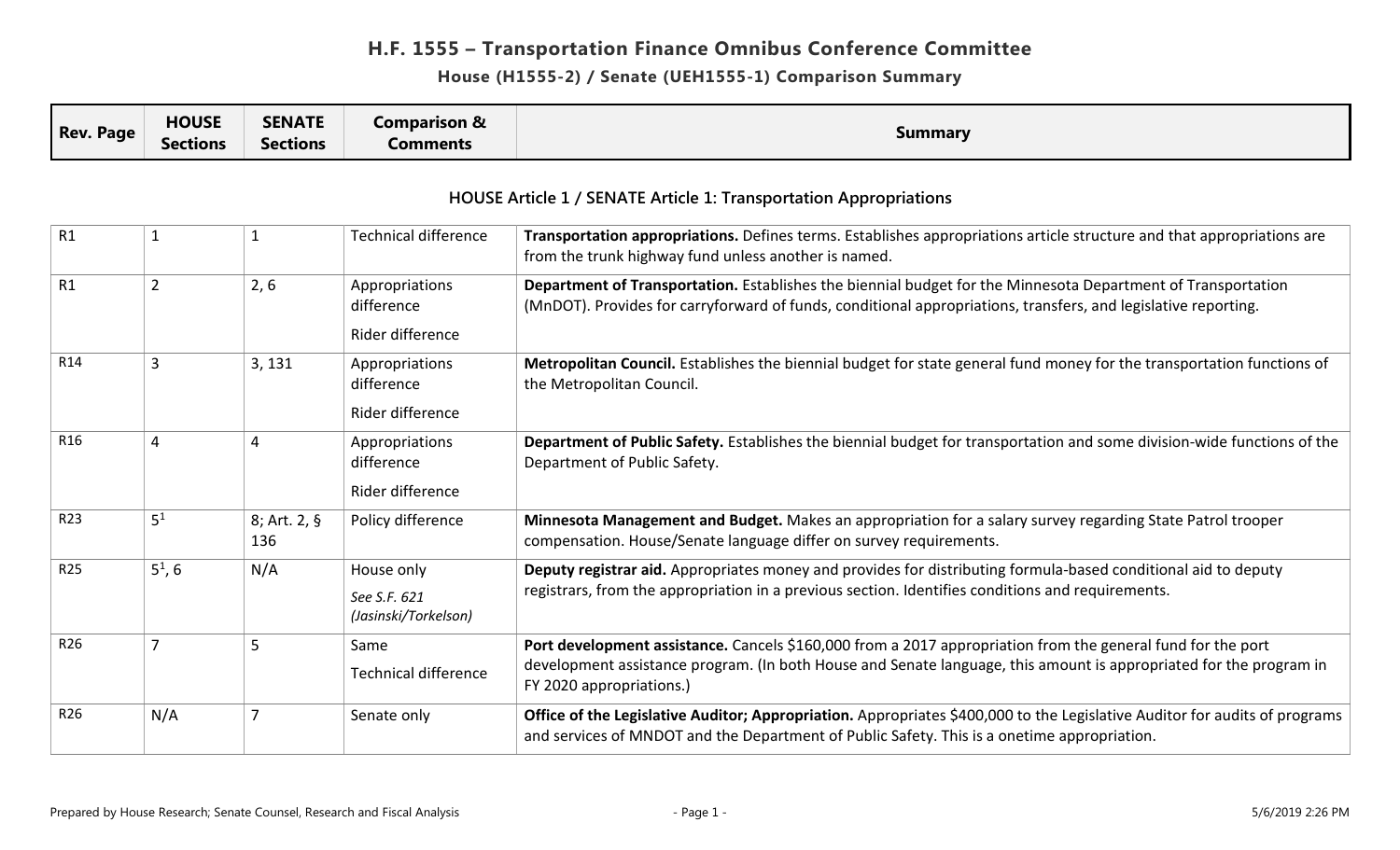#### **House (H1555-2) / Senate (UEH1555-1) Comparison Summary**

| <b>Rev. Page</b> | <b>HOUSE</b><br><b>Sections</b> | <b>SENATE</b><br><b>Sections</b> | <b>Comparison &amp;</b><br>Comments | <b>Summary</b>                                                                                                                                                                                                                       |
|------------------|---------------------------------|----------------------------------|-------------------------------------|--------------------------------------------------------------------------------------------------------------------------------------------------------------------------------------------------------------------------------------|
| R <sub>27</sub>  | N/A                             |                                  | Senate only                         | Appropriations budget. Requires MnDOT and the Department of Public Safety to produce budget narratives and                                                                                                                           |
|                  |                                 |                                  |                                     | proposals for the 2022-23 biennium that match the budget structure set in the bill. Requires additional budgeting detail<br>to be provided by the Metropolitan Council as part of its budget submission for the FY 2022-23 biennium. |

#### **HOUSE Article 2: Transportation Bonds**

| $R27 - R29$ | N/A | House only | Trunk highway bonding. Authorizes and appropriates a total of \$2 billion in trunk highway bonding, made available over      |
|-------------|-----|------------|------------------------------------------------------------------------------------------------------------------------------|
|             |     |            | fiscal years 2022-28. Of this amount, \$1.7 billion is for state road construction and \$300 million is for the Corridors of |
|             |     |            | Commerce program.                                                                                                            |

#### **HOUSE Article 3 / Parts of SENATE Article 2: Transportation-Related Taxes & Fees**

| R <sub>29</sub>  |                      | N/A          | House only        | Registration tax. Modifies calculation of the motor vehicle registration tax, including to raise the rate from 1.25 percent<br>to 1.5 percent, increase the flat amount imposed for all vehicles, and modify the depreciation schedule.                                                                     |
|------------------|----------------------|--------------|-------------------|-------------------------------------------------------------------------------------------------------------------------------------------------------------------------------------------------------------------------------------------------------------------------------------------------------------|
| <b>R31</b>       |                      | Art. 2, § 32 | Policy difference | Electric vehicle surcharge. Modifies a surcharge on electric vehicles. HOUSE language allocates 50 percent to a new<br>electric vehicle infrastructure account. SENATE language increases the amount from \$75 to \$200.                                                                                    |
| R31              | N/A                  | Art. 2, § 35 | Senate only       | Plug-in hybrid electric vehicle surcharge. Imposes an annual surcharge of \$100 on plug-in hybrid electric vehicles.                                                                                                                                                                                        |
| R31, R33,<br>R34 | 3, 5, 6 <sup>1</sup> | N/A          | House only        | Technology surcharge. Imposes a technology fee as part of various motor vehicle, titling, and driver's license<br>transactions. The rate is \$4.75 for FY 2020-21 and \$2 for FY 2022 and after. Revenue is deposited in an account that<br>funds the Minnesota Licensing and Registration System (MNLARS). |
| R32, R36         | 4,7                  | N/A          | House only        | Filing fees. Increases transaction filing fees by \$2.50 for registration renewals, \$3.50 for other types of vehicle<br>transactions, and \$4.00 for driver's license and Minnesota identification card transactions.                                                                                      |
| <b>R34</b>       | 6 <sup>1</sup>       | N/A          | House only        | Driver's license fee. Raises the fee for a driver's license by \$4.50, which applies to all classes of regular, REAL ID-<br>compliant, and enhanced licenses.                                                                                                                                               |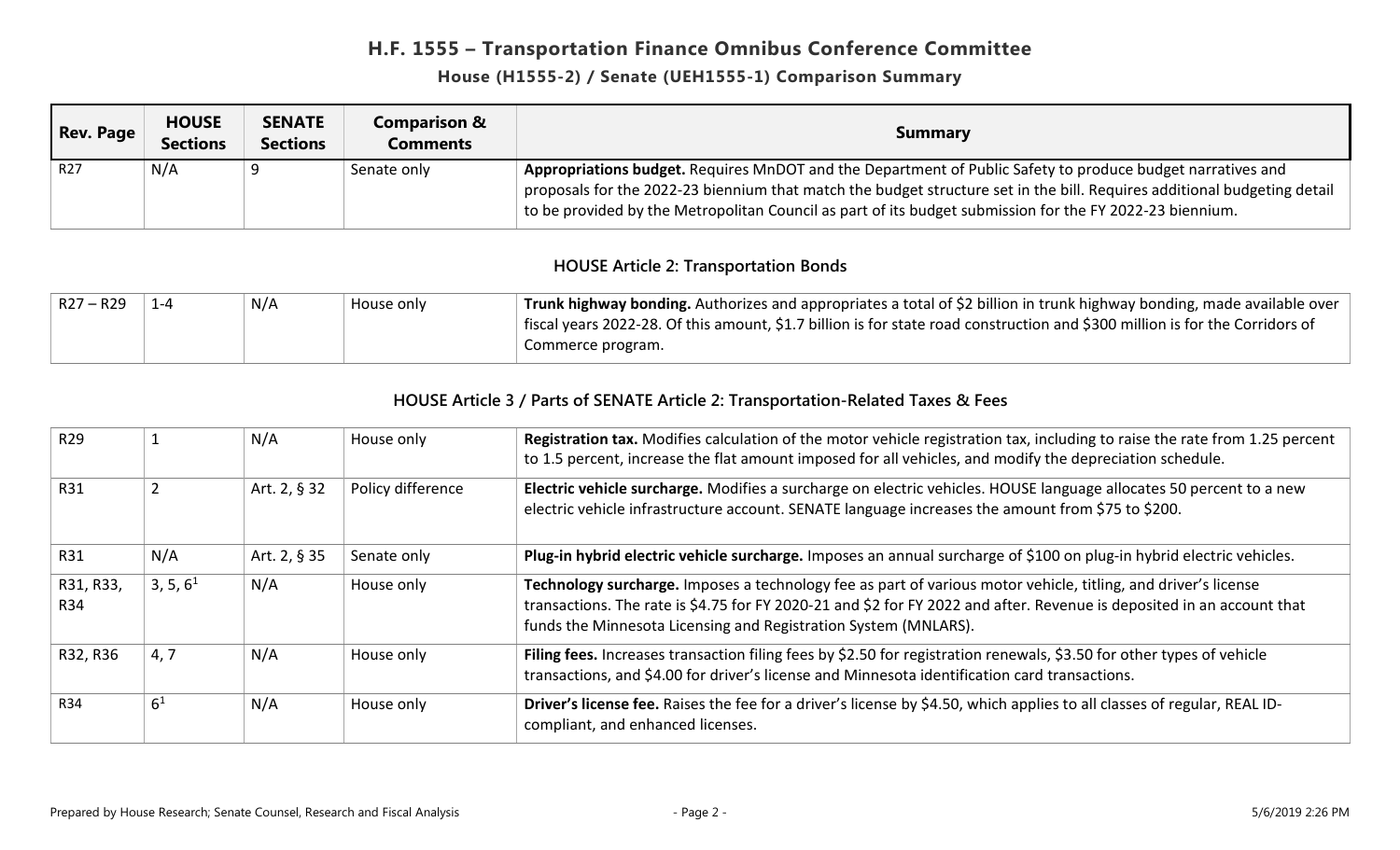| <b>Rev. Page</b> | <b>HOUSE</b><br><b>Sections</b> | <b>SENATE</b><br><b>Sections</b> | <b>Comparison &amp;</b><br><b>Comments</b> | <b>Summary</b>                                                                                                                                                                                                                                                                                                                                                                                                                                                                                                                                                                                                                                   |
|------------------|---------------------------------|----------------------------------|--------------------------------------------|--------------------------------------------------------------------------------------------------------------------------------------------------------------------------------------------------------------------------------------------------------------------------------------------------------------------------------------------------------------------------------------------------------------------------------------------------------------------------------------------------------------------------------------------------------------------------------------------------------------------------------------------------|
| $R37 - R40$      | $8 - 9$                         | N/A                              | House only                                 | Motor fuels tax. Increases the tax rate on gasoline by 20 cents to be 45 cents per gallon, with rates on other fuel types<br>increased proportionately. The increase is phased in over FY 2020-22 in 5-cent increments. Provides for annual indexing<br>of the rate, with an indexing floor.                                                                                                                                                                                                                                                                                                                                                     |
| <b>R38</b>       | N/A                             | Art. 2, § 92                     | Senate only                                | Tax on use of electric vehicle charging station. Starting January 1, 2020, a tax of five cents is imposed on each kilowatt<br>hour of electricity delivered to an electric vehicle by an electric charging station. The owner of the station must remit the<br>tax to the commissioner of revenue. For charging stations installed prior to January 1, 2020, that are not capable of<br>collecting the tax, the owner of the station must pay an annual fee of \$200. The proceeds of the tax and fees are<br>deposited into the highway user tax distribution fund.                                                                             |
| <b>R40</b>       | 10                              | N/A                              | House only                                 | Motor vehicle lease sales tax revenue. Modifies the allocation of revenue from the state general sales tax due to vehicle<br>leases. Under the change, the first \$32 million annually is retained in the general fund and the remainder is allocated 75<br>percent for county state-aid highways in the seven-county Twin Cities metropolitan area; 10 percent for greater<br>Minnesota transit; and 15 percent for the Small Cities Assistance program. Adjusts the portion going to Twin Cities<br>metropolitan area highways so that Hennepin and Ramsey counties are included, using a percentage of each of those<br>county's populations. |
| R41              | 11                              | N/A                              | House only                                 | State sales taxes. Eliminates three tax revenue sources from being directed into the highway user tax distribution fund,<br>so that the revenue instead goes to the general fund. The revenue streams are from (1) a motor vehicle rental tax, (2)<br>general sales tax revenue from short-term vehicle rentals, and (3) a portion of general sales tax revenue attributed to<br>motor vehicle repair and replacement parts.                                                                                                                                                                                                                     |
| $R44 - R47$      | $12 - 13$                       | N/A                              | House only                                 | Transportation sales and use tax. Directs the Metropolitan Council to impose a sales and use tax in the Twin Cities<br>metropolitan area, at a rate of 0.5 percent. Provides for tax administration and collection. Distributes the revenue 50<br>percent to the council for transit purposes and 50 percent to the Transportation Advisory Board (TAB) within the council<br>for grants for transportation projects. Sets minimum allocations by mode for the TAB-administered portion.                                                                                                                                                         |
| R47              | 14                              | N/A                              | House only                                 | MVST rate. Increases the rate of the motor vehicle sales tax (MVST) by 0.375, from 6.5 percent to 6.875 percent.                                                                                                                                                                                                                                                                                                                                                                                                                                                                                                                                 |
| R47              | 15                              | N/A                              | House only                                 | MVST allocation. Modifies the distribution of MVST revenue, so that 57 percent goes to the highway use tax distribution<br>fund (decreased from 60 percent), and 43 percent goes to transit purposes (increased from 40 percent).                                                                                                                                                                                                                                                                                                                                                                                                                |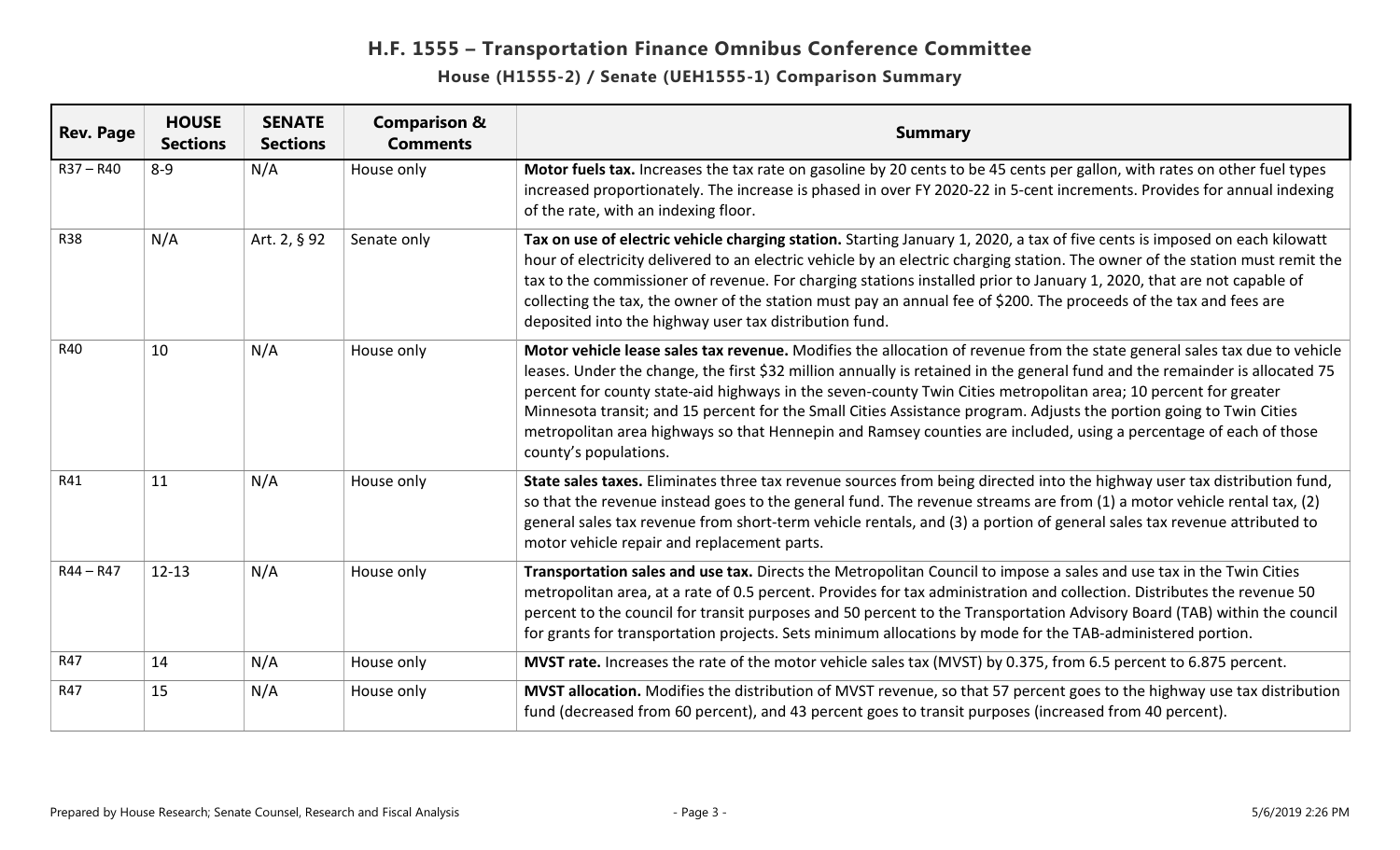#### **House (H1555-2) / Senate (UEH1555-1) Comparison Summary**

| <b>Rev. Page</b> | <b>HOUSE</b><br><b>Sections</b> | <b>SENATE</b><br><b>Sections</b> | <b>Comparison &amp;</b><br><b>Comments</b> | <b>Summary</b>                                                                                                                                                                                                                                                                                    |
|------------------|---------------------------------|----------------------------------|--------------------------------------------|---------------------------------------------------------------------------------------------------------------------------------------------------------------------------------------------------------------------------------------------------------------------------------------------------|
|                  |                                 |                                  |                                            | <b>HOUSE Article 4: Transportation-Related Taxes &amp; Fees</b>                                                                                                                                                                                                                                   |
| R48, R49         | 1, 3                            | N/A                              | House only                                 | Transportation goals & energy conservation. Modifies state transportation system goals to include promotion of zero-<br>emission vehicles. Directs MnDOT to use information on transportation sector energy usage for promotion of low- and<br>zero-emission energy resources for transportation. |
| R49              |                                 | N/A                              | House only                                 | Environment and climate reporting. Requires MnDOT to provide an annual legislative report on activity in meeting state<br>greenhouse gas reduction goals.                                                                                                                                         |
| R49              | 4                               | N/A                              | House only                                 | Electric vehicle infrastructure. Directs MnDOT to establish electric vehicle infrastructure statewide. Establishes an<br>electric vehicle infrastructure account (which receives funds under a separate provision in the bill) and sets<br>administrative requirements on use of the funds.       |

### **HOUSE Article 5: Licenses and Identification Cards**

| $R50 - R60$ | $1 - 17$ | N/A | House only              | Driver's licenses and identification cards. Makes various modifications related to driver's license and Minnesota                           |
|-------------|----------|-----|-------------------------|---------------------------------------------------------------------------------------------------------------------------------------------|
|             |          |     | See H.F. 1500 (Winkler) | $\vert$ identification cards, which include allowing a person to obtain a driver's license or Minnesota identification card without $\vert$ |
|             |          |     |                         | providing proof of legal presence in the United States; permitting additional forms of documentation to establish                           |
|             |          |     |                         | identity and residency in order to obtain the license or identification card; and establishing various data and                             |
|             |          |     |                         | nondiscrimination protections related to the licenses and identification cards.                                                             |

#### **HOUSE Article 6 / SENATE Article 2: Transportation Policy**

| R60 - R61 | N/A | $1 - 2$ | Senate only | Audits of MnDOT and Department of Public Safety. Requires the legislative auditor to audit the programs and services<br>administered by MnDOT and Department of Public Safety.    |
|-----------|-----|---------|-------------|-----------------------------------------------------------------------------------------------------------------------------------------------------------------------------------|
| R61       | N/A |         | Senate only | Data security account appropriation. Appropriates money in the data security account to the legislative auditor for<br>oversight of programs relating to driver and vehicle data. |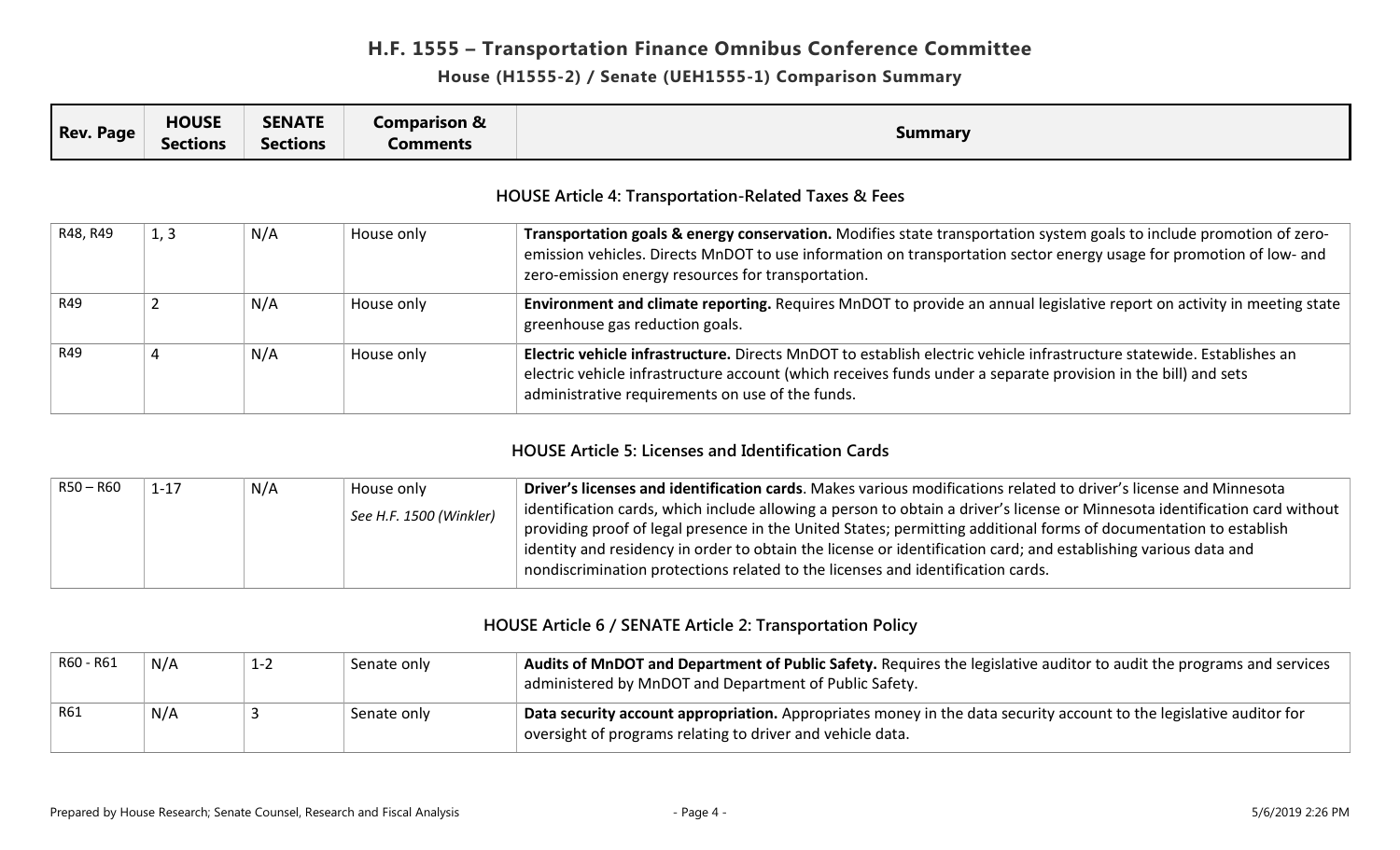| <b>Rev. Page</b>                                           | <b>HOUSE</b><br><b>Sections</b>           | <b>SENATE</b><br><b>Sections</b>                    | <b>Comparison &amp;</b><br><b>Comments</b> | <b>Summary</b>                                                                                                                                                                                                                                                                                                                                                                                                                                                                                                                                                                                                                                                                                                                                                                                                                                                                                                                                                                                                                                                                                                                                                                                                                                                                                                                                               |
|------------------------------------------------------------|-------------------------------------------|-----------------------------------------------------|--------------------------------------------|--------------------------------------------------------------------------------------------------------------------------------------------------------------------------------------------------------------------------------------------------------------------------------------------------------------------------------------------------------------------------------------------------------------------------------------------------------------------------------------------------------------------------------------------------------------------------------------------------------------------------------------------------------------------------------------------------------------------------------------------------------------------------------------------------------------------------------------------------------------------------------------------------------------------------------------------------------------------------------------------------------------------------------------------------------------------------------------------------------------------------------------------------------------------------------------------------------------------------------------------------------------------------------------------------------------------------------------------------------------|
| $R61, R153 -$<br>R158                                      | $1-2, 114$                                | $4 - 5$                                             | Policy difference                          | Metro Mobility data sharing. Allows for transportation service data to be shared between the Department of Human                                                                                                                                                                                                                                                                                                                                                                                                                                                                                                                                                                                                                                                                                                                                                                                                                                                                                                                                                                                                                                                                                                                                                                                                                                             |
|                                                            |                                           |                                                     | Also see House § 113/<br>Senate § 119      | Services and the Metropolitan Council to coordinate Metro Mobility special transportation services. HOUSE provision<br>requires notice of the data sharing to be provided to the individual.                                                                                                                                                                                                                                                                                                                                                                                                                                                                                                                                                                                                                                                                                                                                                                                                                                                                                                                                                                                                                                                                                                                                                                 |
| R62, R77,<br>R81, R87-<br>R89, R90,<br>R165, R167,<br>R174 | 3, 20, 22,<br>28-32, 36-<br>38, 125       | 6, 33, 36,<br>39, 40-42,<br>44-46, 125,<br>137, 139 | Policy difference                          | Motor vehicle dealers; registration. Modifies various provisions related to motor vehicle dealers and vehicle<br>registration, including to (1) prohibit motor vehicle manufacturers and distributors from charging back or withholding<br>payment to a vehicle dealer due to unreasonable Department of Public Safety delays in vehicle registration or transfer;<br>(2) authorize a dealer to determine vehicle value in registration tax calculation in some circumstances, (3) permit a<br>dealer to withhold registration tax payment, (4) allow selling vehicles across dealership locations without transferring<br>title, (5) eliminate a \$2 late fee for title transfers from vehicle dealers, (6) direct the Department of Public Safety to set<br>standards for electronically submitting title transfers and vehicle registrations, (7) modify title provisions related to a<br>secured party, (8) create a steering committee for the Driver and Vehicle Services (DVS) information technology system,<br>and (9) authorize an extended time period for some temporary motor vehicle permits.<br>House/Senate differences on effective dates and DVS steering committee. HOUSE-only section 32 authorizes dealers to<br>obtain motor vehicle data from the Department of Public Safety for specified purposes. SENATE-only section 139 creates |
|                                                            |                                           |                                                     |                                            | a vehicle registration task force.                                                                                                                                                                                                                                                                                                                                                                                                                                                                                                                                                                                                                                                                                                                                                                                                                                                                                                                                                                                                                                                                                                                                                                                                                                                                                                                           |
| R67, R93,<br>R94, R99,<br>R102, R174                       | 4, 40-41, 46,<br>54, 58-59,<br>$136(a)^1$ | N/A                                                 | House only                                 | Bicycle regulations. Modifies traffic regulations related to bicycles and bicyclist operating rules, clarifies bicyclist powers<br>and duties, and centralizes and revises related terms.                                                                                                                                                                                                                                                                                                                                                                                                                                                                                                                                                                                                                                                                                                                                                                                                                                                                                                                                                                                                                                                                                                                                                                    |
| R67, R69,<br>R71, R129                                     | N/A                                       | 7, 9, 10, 16,<br>91                                 | Senate only                                | Bike lane funding from trunk highway fund prohibited. Prohibits the commissioner of transportation from spending<br>trunk highway funds on constructing, maintaining, or replacing bicycle lanes or routes.                                                                                                                                                                                                                                                                                                                                                                                                                                                                                                                                                                                                                                                                                                                                                                                                                                                                                                                                                                                                                                                                                                                                                  |
| R66, R69                                                   | 5, 8                                      | N/A                                                 | House only                                 | Bicycle routes and planning. Directs MnDOT to assist local units of government on bicycle planning activities. Establishes<br>a Jim Oberstar Bikeway designation.                                                                                                                                                                                                                                                                                                                                                                                                                                                                                                                                                                                                                                                                                                                                                                                                                                                                                                                                                                                                                                                                                                                                                                                            |
| <b>R68</b>                                                 | 6                                         | 8                                                   | Policy difference                          | Bikeways and disability parking. HOUSE directs local units of government to prioritize preservation of disability parking<br>spaces when establishing a bikeway. SENATE prohibits local units of government from establishing a bikeway that<br>eliminates or relocates disability parking.                                                                                                                                                                                                                                                                                                                                                                                                                                                                                                                                                                                                                                                                                                                                                                                                                                                                                                                                                                                                                                                                  |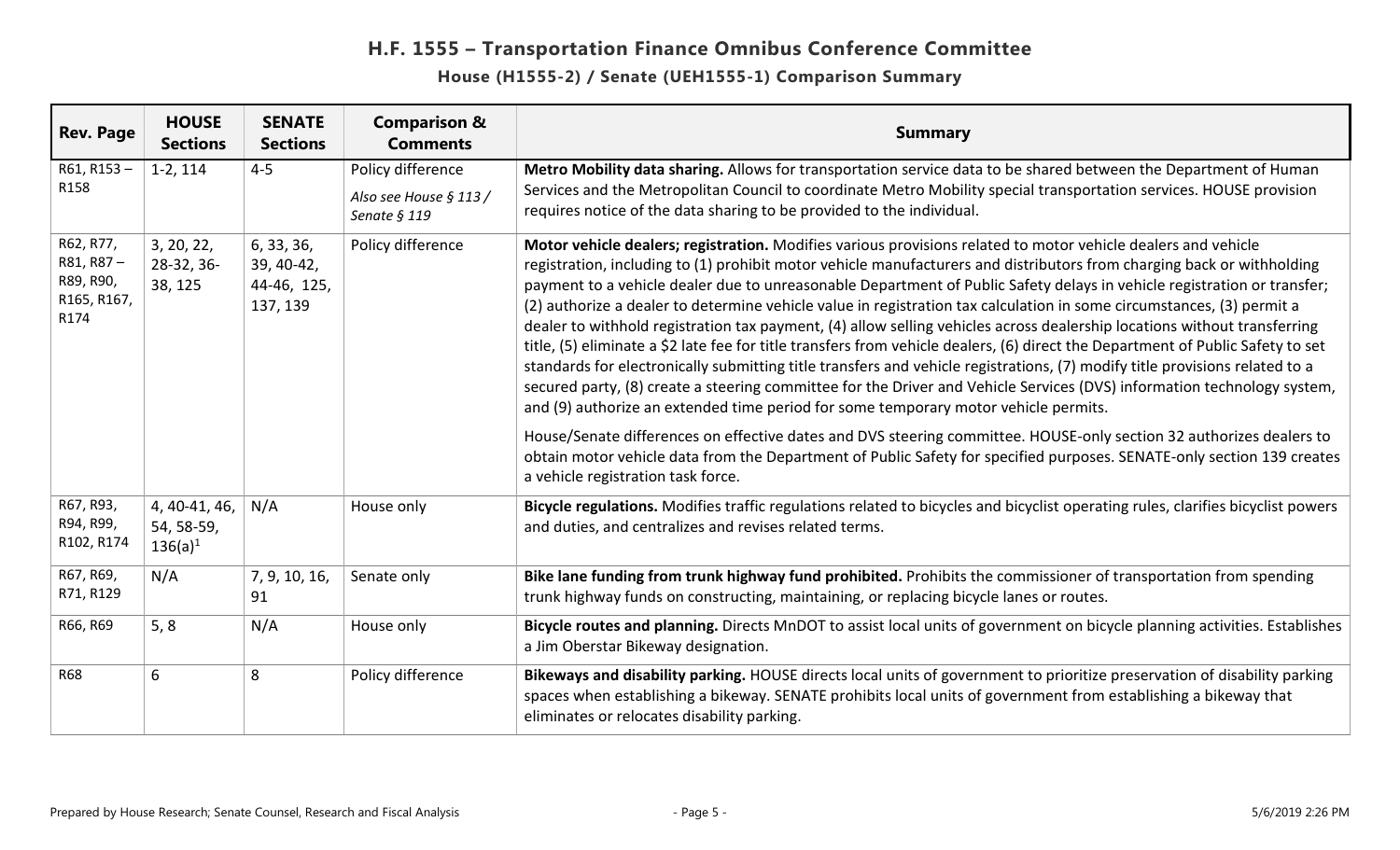| <b>Rev. Page</b>         | <b>HOUSE</b><br><b>Sections</b> | <b>SENATE</b><br><b>Sections</b> | <b>Comparison &amp;</b><br><b>Comments</b>                                                                                                                                | <b>Summary</b>                                                                                                                                                                                                                                                                                                                                                                                                                                  |
|--------------------------|---------------------------------|----------------------------------|---------------------------------------------------------------------------------------------------------------------------------------------------------------------------|-------------------------------------------------------------------------------------------------------------------------------------------------------------------------------------------------------------------------------------------------------------------------------------------------------------------------------------------------------------------------------------------------------------------------------------------------|
| R69, R123                | 7,90                            | 88                               | Policy difference                                                                                                                                                         | Advisory Committee on Active Transportation. HOUSE language revises the committee to be on active transportation,<br>specifies additional committee purposes, and extends committee expiration to 2023. SENATE prohibits the committee<br>from making recommendations that would spend trunk highway funds on bicycle lanes or routes.                                                                                                          |
| R69 - R71,<br>R166, R177 | N/A                             | 11-15, 135,<br>142 $(d)^1$       | Senate only                                                                                                                                                               | MnPASS lanes. Vehicles with one or two passengers must pay to use MnPASS lanes and vehicles with three or more<br>passengers may use the lanes for free. Revenue from all MnPASS lanes is treated the same and the distribution is<br>modified. Requires the commissioner of transportation to issue a request for information for a private entity to operate<br>the MnPASS program.                                                           |
| R71, R164                | N/A                             | 17, 124                          | Senate only                                                                                                                                                               | Dedicated fund expenditures report. Requires MnDOT and the Department of Public Safety to submit a report in each<br>odd-numbered year that includes a list of expenditures and transfers from the trunk highway fund and the HUTDF.                                                                                                                                                                                                            |
| R71, R169                | 9, 129                          | N/A                              | House only                                                                                                                                                                | Turnback. Authorizes a turnback of a trunk highway in South St. Paul.                                                                                                                                                                                                                                                                                                                                                                           |
| $R72 - R74$              | $10 - 16$                       | $18 - 27$                        | Policy difference<br><b>Technical difference</b><br>See H.F. 2125<br>(Marquart/Chamberlain);<br>S.F. 646 (Goggin/Haley);<br>S.F. 1618 (Jensen/Nash);<br>Laws 2019, ch. 15 | Memorials. Establishes various memorial bridges and highway segments. House/Senate difference on a memorial bridge<br>name and effective dates. SENATE language establishes additional memorial highways and bridges.                                                                                                                                                                                                                           |
| R74 - R75                | N/A                             | 28-31                            | Senate only                                                                                                                                                               | Project timeline and detour route appeal. Allows cities to appeal a road project timeline an appeal board. If the appeal<br>board determines that a substantial portion of the road at issue has at least two years of remaining service life, then<br>MnDOT is required to pay the entire cost of the project. A city may appeal a detour route to the appeal board and the<br>appeal board makes the final determination on the detour route. |
| <b>R75</b>               | 17                              | N/A                              | House only                                                                                                                                                                | Indian employment preference. Authorizes MnDOT to provide an employment preference for members of Indian tribes,<br>which applies to projects on or near Indian reservations.                                                                                                                                                                                                                                                                   |
| R76                      | 18-19                           | N/A                              | House only                                                                                                                                                                | Utility relocation. Broadens the circumstances when MnDOT can incorporate utility relocation into contracted trunk<br>highway work. Prevents utility companies from being reimbursed for the costs of utility relocation due to a trunk<br>highway construction project for facilities installed after August 1, 2019.                                                                                                                          |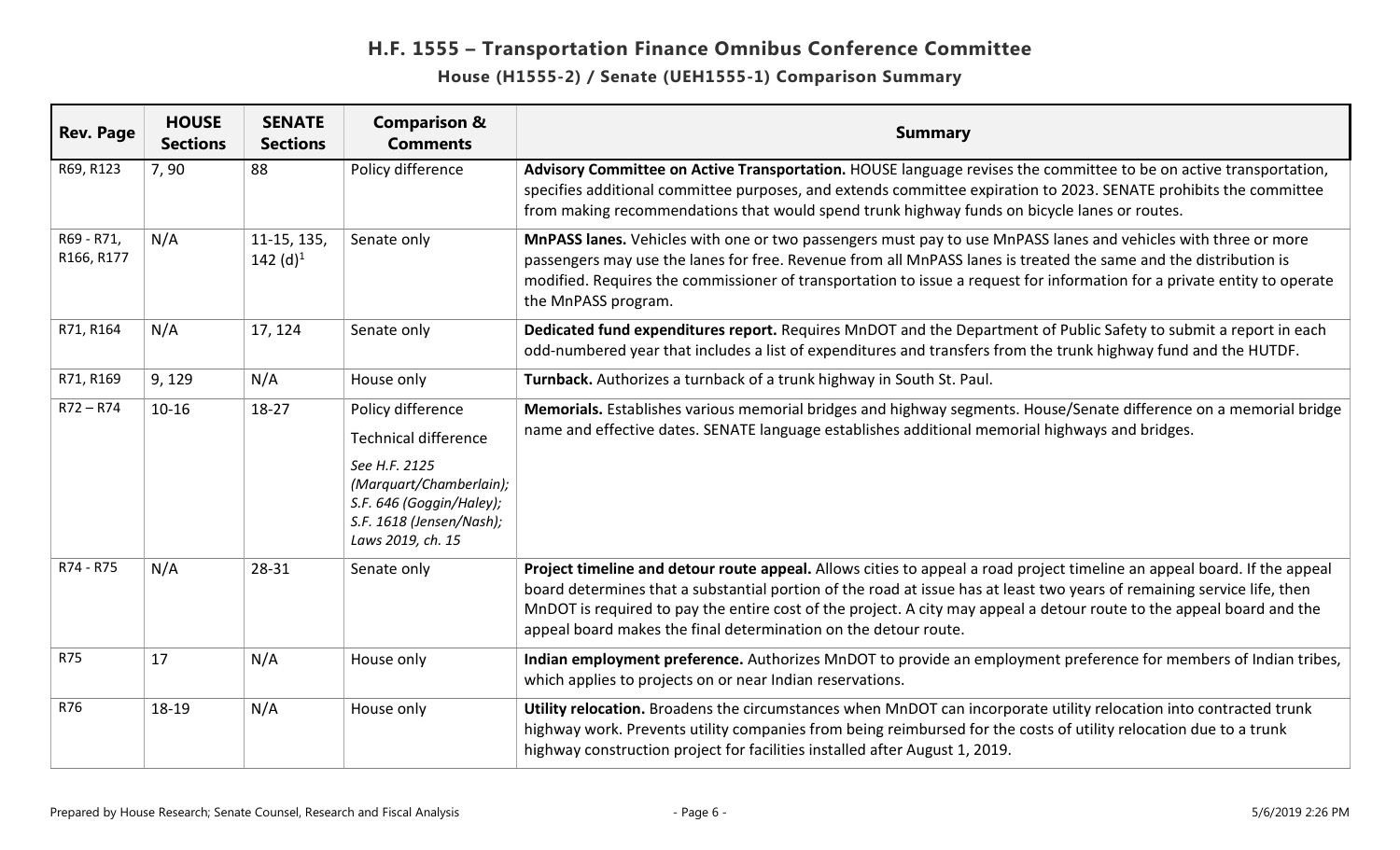| <b>Rev. Page</b>          | <b>HOUSE</b><br><b>Sections</b>        | <b>SENATE</b><br><b>Sections</b>      | <b>Comparison &amp;</b><br><b>Comments</b>       | <b>Summary</b>                                                                                                                                                                                                                                                                             |
|---------------------------|----------------------------------------|---------------------------------------|--------------------------------------------------|--------------------------------------------------------------------------------------------------------------------------------------------------------------------------------------------------------------------------------------------------------------------------------------------|
| R76                       | N/A                                    | 32                                    | Senate only                                      | Farm truck. Amends the definition of "farm truck" to include pickup trucks with a manufacturer's nominal rated carrying<br>capacity of three-fourths ton or less.                                                                                                                          |
| R78                       | 21                                     | N/A                                   | House only                                       | Vehicle weight limits. Modifies exceptions to penalties and required re-registration for some overweight vehicles<br>transporting unfinished forest products, which includes having a variance calculation apply throughout the year (instead<br>of just during winter weight increases).  |
| R81, R89                  | 23, 33                                 | 37,43                                 | Same                                             | Decommissioned military vehicles. Allows for some types of decommissioned military vehicles (e.g., a Humvee) to be<br>registered and operated as general motor vehicles for on-road use.                                                                                                   |
| $R82 - R87$               | $24 - 27$                              | N/A                                   | House only                                       | Special plates. Authorizes various special license plates and plate variants. Appropriates contribution funds associated<br>with some of the plates.                                                                                                                                       |
| <b>R87</b>                | N/A                                    | 38                                    | Senate only                                      | Law Enforcement Memorial Association (LEMA) plates. The commissioner of public safety must annually distribute all<br>the contributions in the LEMA account to LEMA to further the association's mission.                                                                                  |
| <b>R89</b>                | 34                                     | N/A                                   | House only                                       | Vehicle registration. Allows an individual to use a consular identification card as a "primary" document to show identity<br>for vehicle titling and registration.                                                                                                                         |
| <b>R89</b>                | 35                                     | N/A                                   | House only                                       | Duplicate title. Establishes that issuance of a duplicate motor vehicle title by a deputy registrar is an expedited<br>transaction. Sets a \$10 fee, to be retained by the deputy registrar.                                                                                               |
| $R93 - R94,$<br>R95, R124 | 39, 42-45,<br>52, 91                   | 47-51, 57,<br>90                      | Policy difference<br><b>Technical difference</b> | Automated vehicles. Authorizes and sets requirements for testing automated vehicles, including requiring a testing<br>permit, setting driver and vehicle capabilities, identifying other conditions and restrictions, mandating reporting, and<br>establishing uniformity of testing laws. |
| <b>R94</b>                | N/A                                    | 52                                    | Senate only                                      | Motorized foot scooters. Increases the maximum wheel diameter from 12 to 16 inches in the definition of motorized<br>foot scooter.                                                                                                                                                         |
| R94, R95,<br>R100, R114   | 47, 51, 55,<br>75                      | 53, 56, 63,<br>83                     | Policy difference<br><b>Technical difference</b> | Vehicle platoons. Allows for vehicle platooning on controlled access trunk highways. Sets the requirements and<br>conditions under which a vehicle platoon may operate, including requiring plan approval by MnDOT.                                                                        |
| R95, R100,<br>R177        | 48, 50, 56,<br>67, 137(a) <sup>1</sup> | 54-55, 64,<br>74, 142(a) <sup>1</sup> | Policy difference<br>See Laws 2019, ch. 18       | Moving over for authorized vehicles. Broadens a provision requiring drivers to move over or reduce speed when<br>specified types of vehicles are on the side of the road with lights activated. Revises the standard for warning lamps used                                                |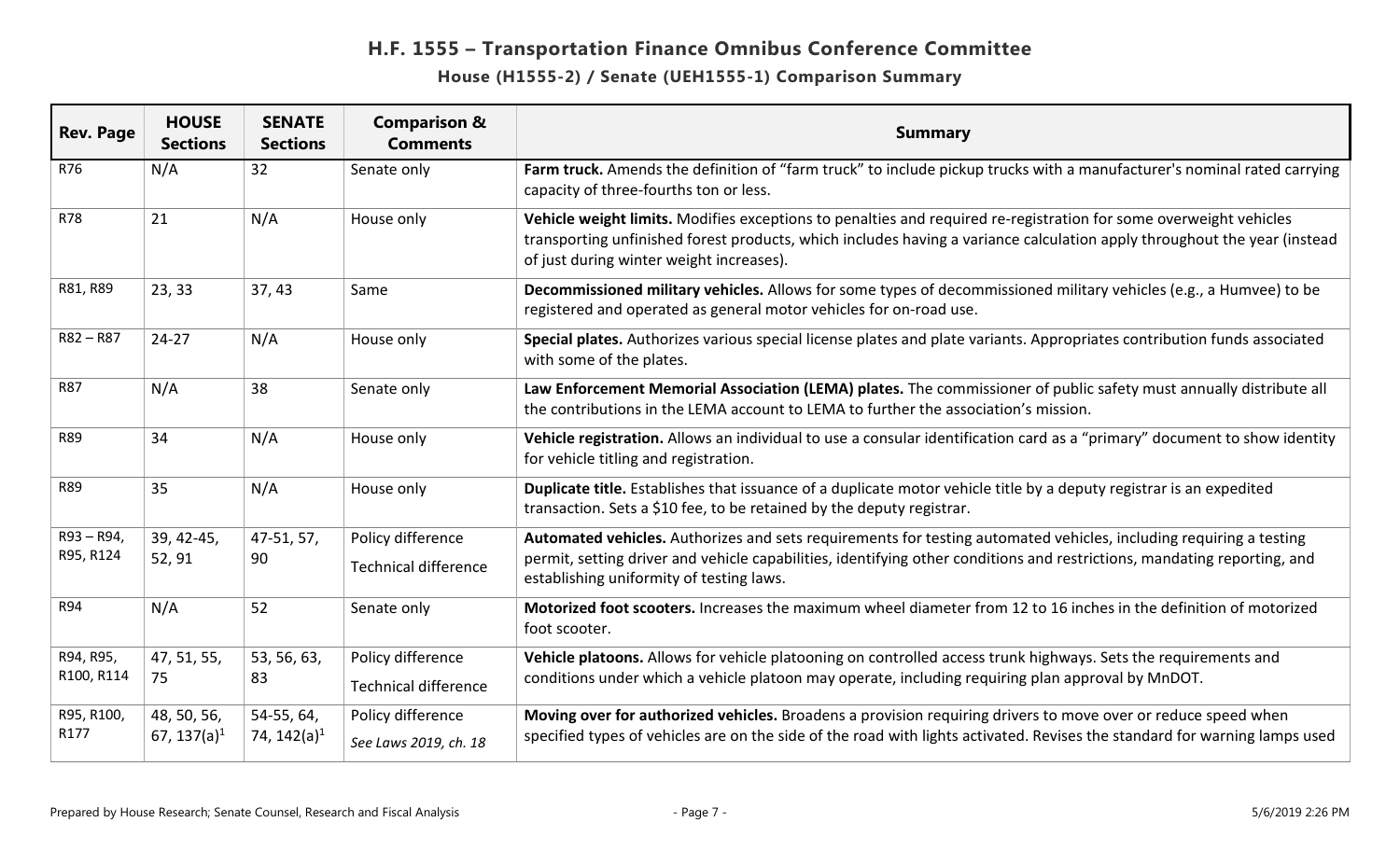| <b>Rev. Page</b>        | <b>HOUSE</b><br><b>Sections</b> | <b>SENATE</b><br><b>Sections</b> | <b>Comparison &amp;</b><br><b>Comments</b>               | <b>Summary</b>                                                                                                                                                                                                                                                                                                                                                                                                                                                                                                                                      |
|-------------------------|---------------------------------|----------------------------------|----------------------------------------------------------|-----------------------------------------------------------------------------------------------------------------------------------------------------------------------------------------------------------------------------------------------------------------------------------------------------------------------------------------------------------------------------------------------------------------------------------------------------------------------------------------------------------------------------------------------------|
|                         |                                 |                                  |                                                          | on solid waste and recycling vehicles. Makes technical changes. House/Senate difference on which vehicles are governed<br>by the probable cause provision in paragraph (f); differences on effective dates.                                                                                                                                                                                                                                                                                                                                         |
| <b>R95</b>              | 49                              | N/A                              | House only<br>See Senate Art. 2, § 60                    | Speed limits; local. Expands the definition of "residential roadway," which has the effect of allowing cities and towns to<br>adopt a 25 miles per hour speed limit on residential roadways without a traffic engineering study and MnDOT approval.                                                                                                                                                                                                                                                                                                 |
| <b>R95</b>              | 53                              | 58                               | <b>Technical difference</b><br>S.F. 1753 (Rarick/Koegel) | Work zone flaggers. Authorizes peace officers to stop and cite the driver of a motor vehicle that has been reported by a<br>qualified work zone flagger as having violated traffic regulations within a work zone.                                                                                                                                                                                                                                                                                                                                  |
| R96, R98,<br>R166, R177 | N/A                             | 59, 61, 133,<br>$142(b)^1$       | Senate only                                              | Passing; driving in left lane. The speed limit is increased by 5 m.p.h. when a driver is on a multi-lane highway with a<br>posted speed limit of 55 m.p.h. or more, is passing another vehicle, and is following other traffic laws. On a road with<br>two or more lanes in the same direction a person must not drive a vehicle in the left-most lane if another vehicle is<br>immediately behind the first vehicle unless one of the listed exceptions applies. A person who violates this subdivision<br>must pay a fine of not less than \$100. |
| <b>R97</b>              | N/A                             | 60                               | Senate only<br>See House Art. 6, § 49                    | Speed limits; city streets. A city may establish speed limits on city streets that differ from speed limits provided in state<br>law. A city that establishes speed limits as provided in this section must implement the changes in a consistent and<br>understandable manner. The city must erect signs reflecting the speed limit.                                                                                                                                                                                                               |
| R99, R102               | N/A                             | 62,66                            | Senate only                                              | Large vehicles in roundabouts. Allows semis and other large vehicles to deviate from the driving lane when approaching<br>and going through a roundabout. If two semis or other large vehicles drive through a roundabout at the same time, the<br>driver of the vehicle on the right must yield to the vehicle on the left.                                                                                                                                                                                                                        |
| R101, R106              | 57,64                           | 65,71                            | Same                                                     | School bus driving rules. Amends traffic regulations related to school buses, to (1) requires drivers to yield to a school<br>bus that is attempting to enter a lane of travel from a shoulder, right-turn lane, or other location used for passenger<br>loading or unloading; and (2) allows school bus operator to proceed from a right-turn lane to a through lane after<br>loading or unloading students, instead of being required to turn.                                                                                                    |
| $R103 - R106$           | 60-63                           | 67-70                            | Same                                                     | Railroad crossings. Modifies traffic rules regarding railroad grade crossings, to treat on-track equipment in the same<br>manner as trains.                                                                                                                                                                                                                                                                                                                                                                                                         |
| R107                    | 65                              | 72                               | Same                                                     | School bus colors. Allows the rub rails on school buses adjacent to the beltline (the area below the windows) to be<br>either black or yellow.                                                                                                                                                                                                                                                                                                                                                                                                      |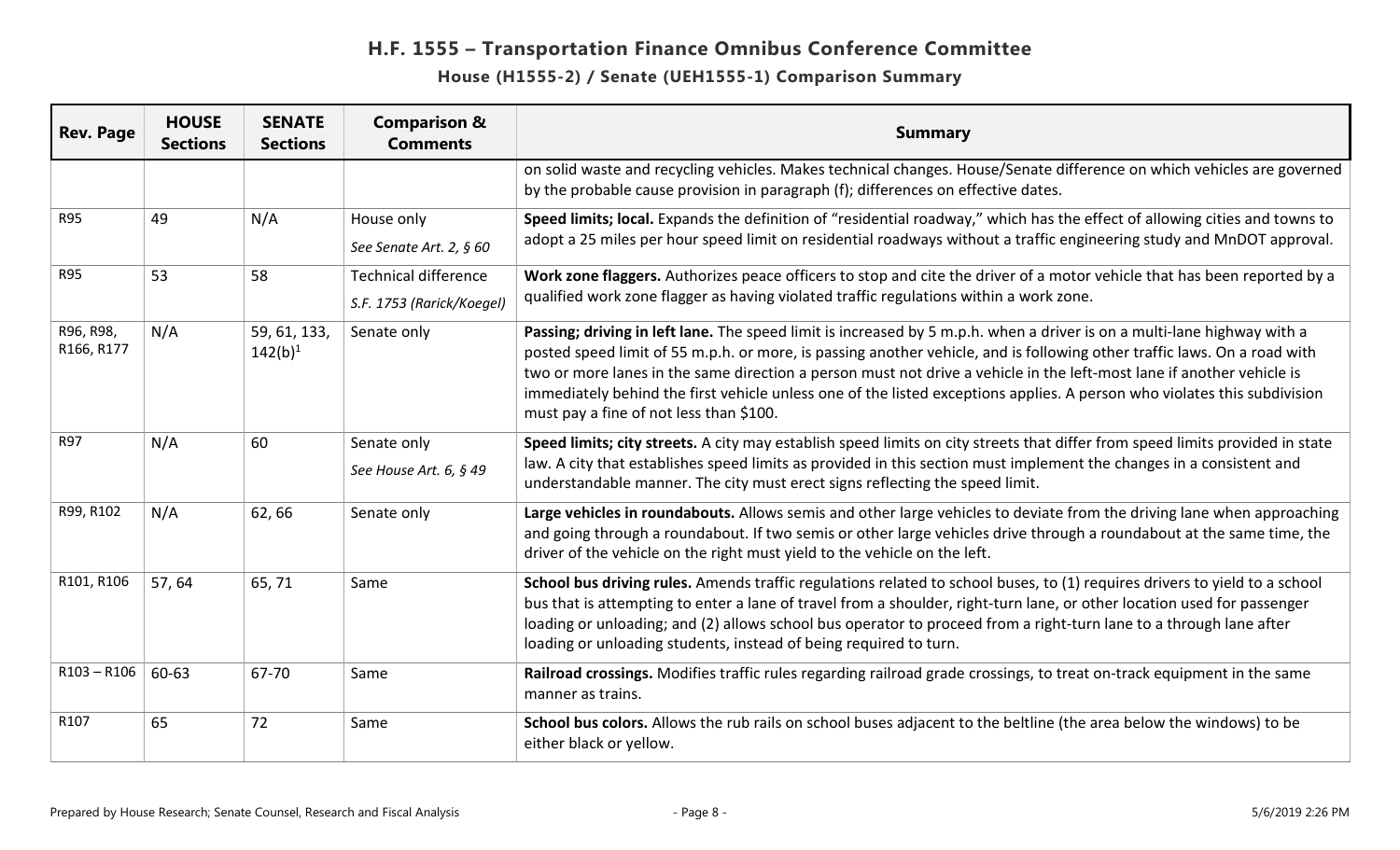| <b>Rev. Page</b>       | <b>HOUSE</b><br><b>Sections</b> | <b>SENATE</b><br><b>Sections</b> | <b>Comparison &amp;</b><br><b>Comments</b> | <b>Summary</b>                                                                                                                                                                                                                                                                                                                                                                                                                    |
|------------------------|---------------------------------|----------------------------------|--------------------------------------------|-----------------------------------------------------------------------------------------------------------------------------------------------------------------------------------------------------------------------------------------------------------------------------------------------------------------------------------------------------------------------------------------------------------------------------------|
| R107                   | 66,68                           | 73, 75                           | Same                                       | Transportation network company vehicles. Permits transportation network company vehicles (e.g., Uber or Lyft) to<br>display illuminated company signs, including on the lower portion of a windshield.                                                                                                                                                                                                                            |
| R108, R167             | 69, 126                         | 76, 132                          | Policy difference                          | Window tinting. Broadens an exception to the prohibition on motor vehicle window tinting that is available based on a<br>prescription or medical statement, so that others can operate the vehicle. HOUSE language includes grandchildren and<br>personal care attendants.                                                                                                                                                        |
| R110                   | 70                              | N/A                              | House only                                 | Towaway trailer. Allows a power unit to tow a combination of two trailers under specified circumstances.                                                                                                                                                                                                                                                                                                                          |
| R107, R114             | N/A                             | 77,82                            | Senate only                                | Sewage septic tank trucks. Modifies various vehicle weight provisions, local load restrictions, and seasonal road<br>restrictions as they apply to sewage septic tank trucks used exclusively to transport sewage from septic or holding tanks.                                                                                                                                                                                   |
| R110                   | 71                              | 78                               | Policy difference                          | Paper products special permit. Modifies special permits for overweight vehicles to expand the roads that the vehicle<br>may operate on, so that it includes all of Trunk Highway 53. HOUSE specifies that only paper products or iron ore tailings<br>can be transported under one type of permit, and only expands the allowed roads for that special permit. SENATE<br>expands the allowed roads for multiple types of permits. |
| R112, R174             | $72 - 74,$                      | 79-81                            | Policy difference                          | Agricultural products special permit. Specifies agricultural products that can be hauled under a special overweight                                                                                                                                                                                                                                                                                                               |
|                        | $136(b)^1$                      |                                  | <b>Technical difference</b>                | vehicle permit. SENATE language includes some fertilizers and lime as qualifying products; HOUSE language does not.                                                                                                                                                                                                                                                                                                               |
| R116, R119,            | 76, 82-84,                      | N/A                              | House only                                 | Driver's license suspension. Prohibits suspension of a driver's license under some circumstances involving (1) failure to                                                                                                                                                                                                                                                                                                         |
| R120, R161,<br>R168    | 86, 121, 127                    |                                  | See S.F. 802<br>(Limmer/Mariani)           | appear in court, (2) conviction only for driving after suspension or driving after revocation, or (3) failure to pay a traffic<br>ticket. Requires an annual report on driver's license issuances, suspensions, and revocations, as well as data collection<br>on suspensions, revocations, and fines. Provides for retroactive driver's license reinstatement.                                                                   |
| $R116 -$<br>R117, R120 | 77-78,85                        | 84-86                            | Same                                       | School bus operator testing. Allows school districts and school bus companies that have third-party testing programs to<br>administer road tests and skills tests to drivers for other school districts or school bus companies, respectively.                                                                                                                                                                                    |
| R117, R118             | 79,81                           | N/A                              | House only                                 | Driver's license; emergency contacts. Allows a driver's license or Minnesota identification card holder to identify up to<br>three emergency contacts, to be available to law enforcement personnel.                                                                                                                                                                                                                              |
| R118                   | 80                              | N/A                              | House only                                 | Driver's license; mental health identifier. Allows a driver's license or Minnesota identification card holder to add an<br>identifier to the card indicating that the person has been diagnosed with an autism spectrum disorder or a mental health<br>condition.                                                                                                                                                                 |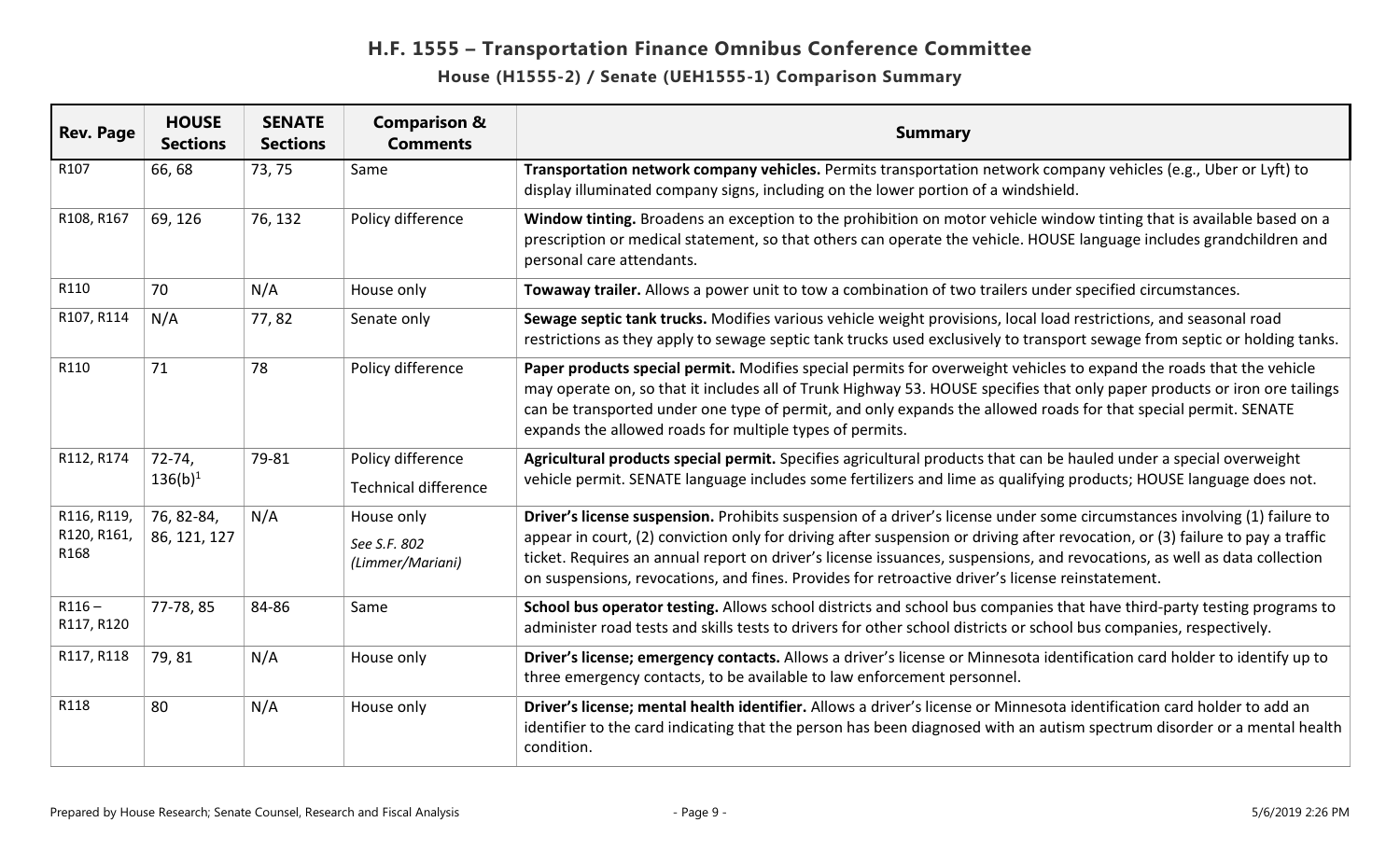| <b>Rev. Page</b>       | <b>HOUSE</b><br><b>Sections</b> | <b>SENATE</b><br><b>Sections</b> | <b>Comparison &amp;</b><br><b>Comments</b>     | <b>Summary</b>                                                                                                                                                                                                                                                                                                                                                                                                             |
|------------------------|---------------------------------|----------------------------------|------------------------------------------------|----------------------------------------------------------------------------------------------------------------------------------------------------------------------------------------------------------------------------------------------------------------------------------------------------------------------------------------------------------------------------------------------------------------------------|
| R122                   | 87                              | N/A                              | House only                                     | STIP development. Sets requirements for MnDOT on prioritization and weighting in the department's project selection<br>process, including specification of weighting factors, allowing for different weighting across MnDOT districts, and<br>requiring stakeholder input.                                                                                                                                                 |
| R122                   | 88                              | N/A                              | House only                                     | Asset management. Directs MnDOT to maintain an inventory of transportation assets.                                                                                                                                                                                                                                                                                                                                         |
| R122                   | N/A                             | 87                               | Senate only                                    | Pavement selection guidelines. Requires the commissioner of transportation to develop, implement, and adhere to a<br>pavement investment guide. Each district office must choose priority roads for construction or preservation in the<br>district. The central office must review and approve all pavement selections for these roads and ensure that the<br>selection is consistent with the pavement investment guide. |
| R122                   | 89                              | N/A                              | House only                                     | Transit assistance. Adds tribal governments as eligible for public transit financial assistance administered by MnDOT.                                                                                                                                                                                                                                                                                                     |
| R124                   | N/A                             | 89                               | Senate only                                    | Active transportation account. Money in the active transportation account is appropriated to the commissioner of<br>transportation for specified purposes.                                                                                                                                                                                                                                                                 |
| R128                   | 92                              | N/A                              | House only                                     | Snow and ice appropriation. Modifies the calculation for a statutory appropriation to MnDOT for snow and ice control.                                                                                                                                                                                                                                                                                                      |
| $R129 - R131$          | $ 93-95$                        | N/A                              | House only                                     | State rail safety inspection program. Modifies the rail inspection program, which includes allowing two additional<br>positions in the program, broadening the scope of inspections, specifying MnDOT duties, and clarifying that the railroad<br>assessment is for all programmatic costs.                                                                                                                                |
| R131                   | 96                              | N/A                              | House only                                     | Grade crossing safety account. Allows administrative costs to be covered by funds in the grade crossing safety account.                                                                                                                                                                                                                                                                                                    |
| R131                   | 97                              | N/A                              | House only                                     | Minimum train crew size. Requires a minimum crew of two individuals for Class I or Class II railroad operation involving<br>freight movement or passengers. Establishes a misdemeanor penalty for violations.                                                                                                                                                                                                              |
| R131                   | 98                              | N/A                              | House only                                     | Hours of service exemptions; utility construction. Creates an exemption from hours of service requirements for<br>intrastate transportation of utility construction materials within a 50-mile radius of a project site.                                                                                                                                                                                                   |
| $R132 -$<br>R134, R177 | 99-103,<br>$137(a)^1$           | N/A                              | House only<br>See S.F. 802<br>(Limmer/Mariani) | Wheelchair securement. Revises standards for wheelchair securement in vehicles used in transit and other non-private<br>transportation services to transport a person who is in a wheelchair.                                                                                                                                                                                                                              |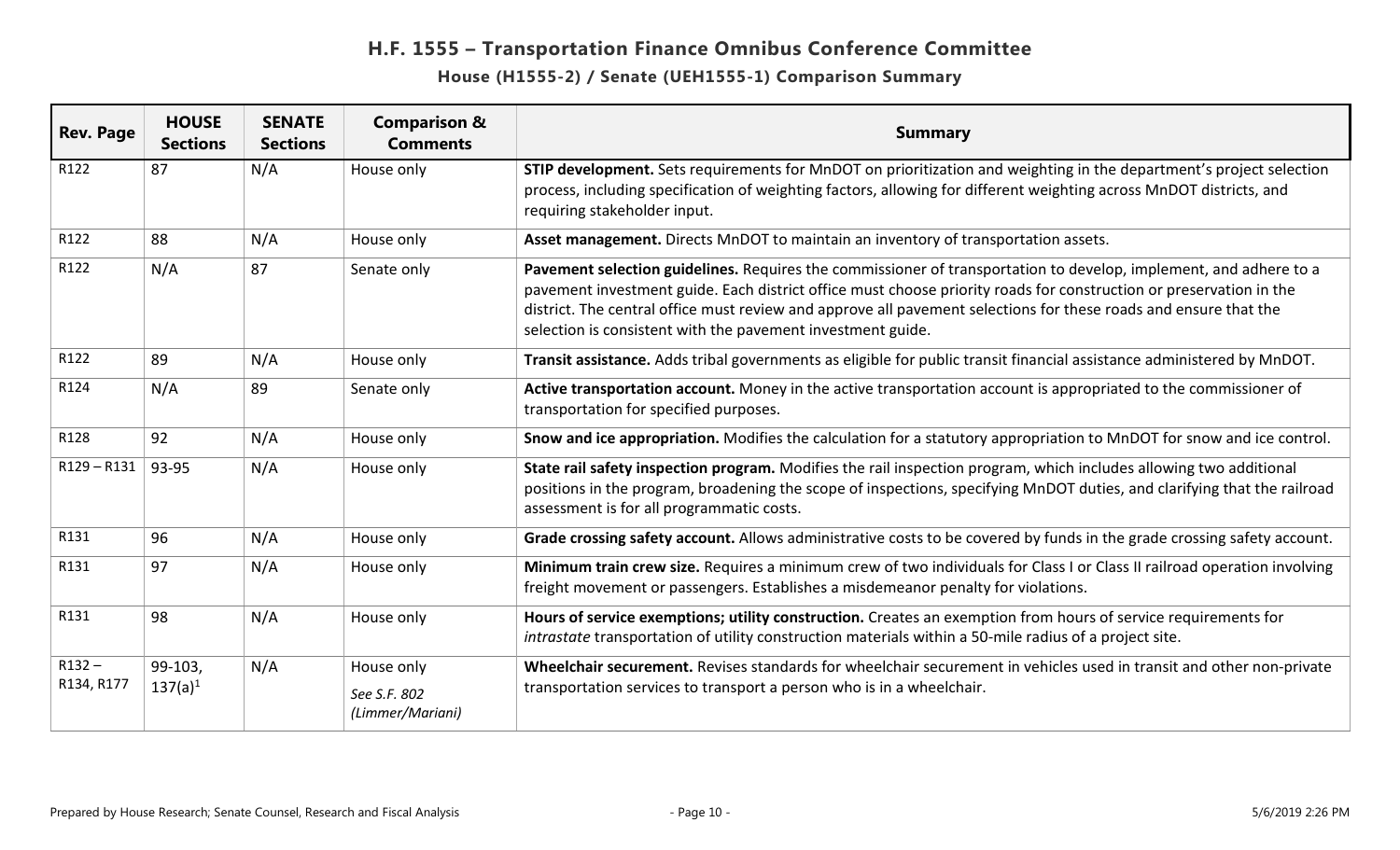| <b>Rev. Page</b>                            | <b>HOUSE</b><br><b>Sections</b> | <b>SENATE</b><br><b>Sections</b>       | <b>Comparison &amp;</b><br><b>Comments</b>                        | <b>Summary</b>                                                                                                                                                                                                                                                                                                                                                                                                                                                                                                                                                                                |
|---------------------------------------------|---------------------------------|----------------------------------------|-------------------------------------------------------------------|-----------------------------------------------------------------------------------------------------------------------------------------------------------------------------------------------------------------------------------------------------------------------------------------------------------------------------------------------------------------------------------------------------------------------------------------------------------------------------------------------------------------------------------------------------------------------------------------------|
| R134                                        | 104                             | N/A                                    | House only                                                        | Grade crossing safety account. Increases the allocation of fine revenue involving State Patrol citations that under some<br>circumstances goes into the grade crossing safety account, from \$1 million to \$1.75 million in FY 2020 and \$2.5 million in<br>FY 2021 and after.                                                                                                                                                                                                                                                                                                               |
| 134                                         | N/A                             | 93                                     | Senate only                                                       | Vehicle Crimes Unit annual report. Requires the commissioner of public safety to submit an annual report to the<br>legislature on the revenue generated by the Vehicle Crimes Unit of the State Patrol.                                                                                                                                                                                                                                                                                                                                                                                       |
| R135                                        | 105                             | N/A                                    | House only                                                        | Electric vehicle infrastructure. Narrows requirements on use of universal and bi-directional charging for electric vehicle<br>charging stations, to only apply to state-installed infrastructure.                                                                                                                                                                                                                                                                                                                                                                                             |
| $R135 -$<br>R146, R149<br>$-$ R152,<br>R177 | N/A                             | 94-96, 98-<br>116,<br>$142(c)^1$ , 143 | Senate only                                                       | Airport zoning. Amends provisions relating to airport zoning and comprehensive plans for areas near airports.<br>Establishes the process to adopt airport zoning regulations using standards prescribed by the commissioner of<br>transportation. Requires review of the regulations by the commissioner of transportation. Provides an alternate process<br>for a local government to establish and adopt custom airport zoning regulations.                                                                                                                                                 |
| R135, R137,<br>R147-R149                    | 106-107,<br>109-112             | N/A                                    | House only                                                        | Unmanned aircraft. Amends regulations for unmanned aircraft, including to (1) exempt unmanned aircraft weighing less<br>than 55 pounds at takeoff from registration and fee requirements if used solely for recreation, and (2) set a \$25<br>registration fee for non-recreational unmanned aircraft that weight less than 55 pounds at takeoff.                                                                                                                                                                                                                                             |
| R137                                        | 108                             | 97                                     | Policy difference                                                 | Air transportation service charge. Provides for charging for capital costs to use state aircraft. Establishes an aircraft<br>capital account for aircraft acquisition, replacement, or leasing costs. HOUSE appropriates money in the aircraft capital<br>account and allows the commissioner of transportation to charge users for indirect costs, as well as for a portion of<br>aircraft acquisition, replacement, and leasing costs. SENATE requires the commissioner to charge users for capital costs,<br>and prohibits transferring money into or out of the aircraft capital account. |
| R152                                        | N/A                             | 117-118                                | Senate only                                                       | Light rail transit; streetcar. Provides definitions of "light rail transit" and "streetcar."                                                                                                                                                                                                                                                                                                                                                                                                                                                                                                  |
| R152                                        | 113                             | 119                                    | Policy difference<br>Also see House § 1-2, 114<br>/ Senate §§ 4-5 | Metro Mobility. Provides for expansion of the Metro Mobility service area. HOUSE language expands coverage to<br>Lakeville. SENATE language expands coverage to Lakeville, Columbus, Forest Lake, Maple Plain, and Ramsey.                                                                                                                                                                                                                                                                                                                                                                    |
| R158                                        | 115                             | 120                                    | Same                                                              | MVST regional allocation. Makes Metropolitan Council minimum motor vehicle sales tax (MVST) regional allocation to<br>suburban transit providers permanent.                                                                                                                                                                                                                                                                                                                                                                                                                                   |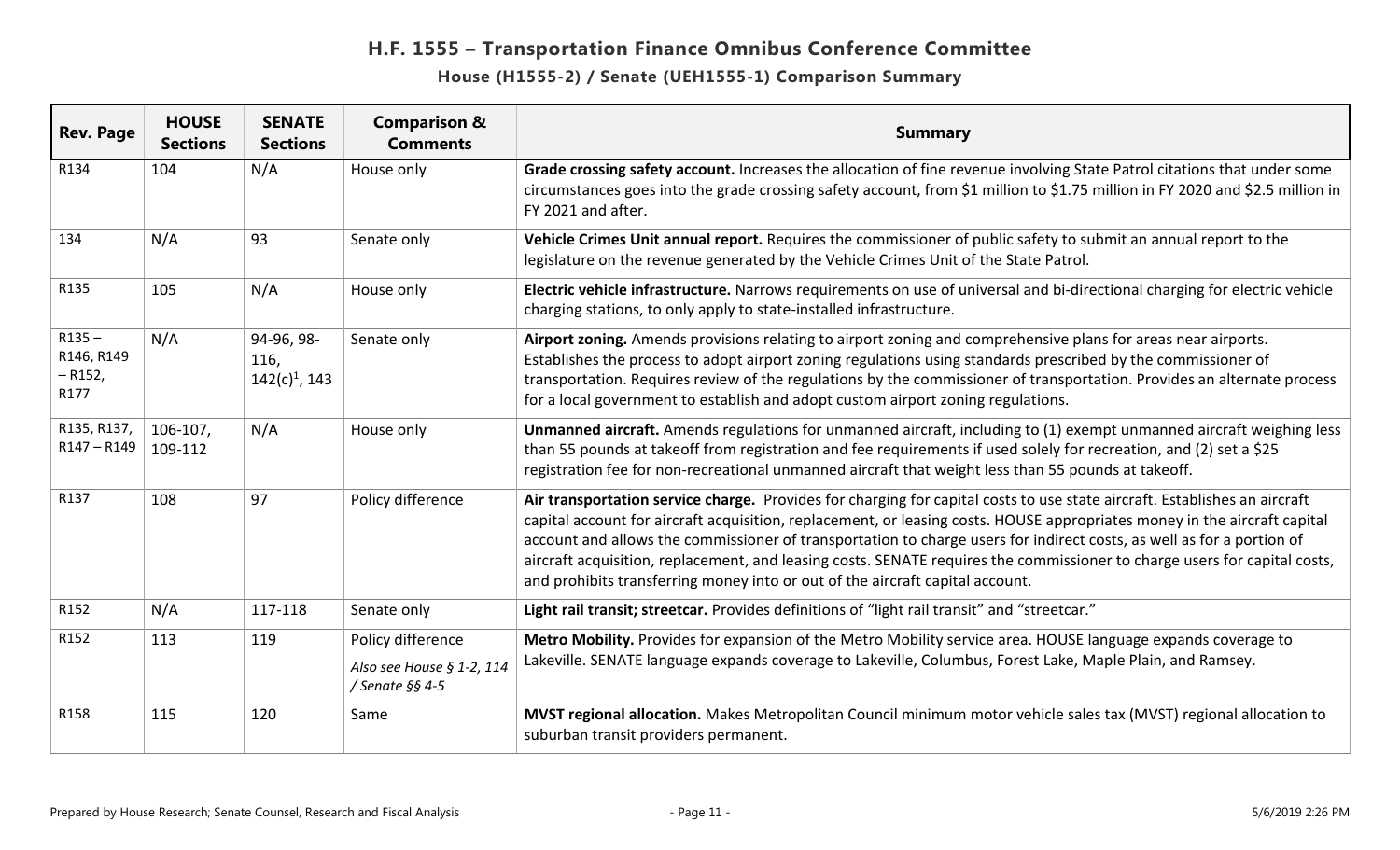| <b>Rev. Page</b> | <b>HOUSE</b><br><b>Sections</b> | <b>SENATE</b><br><b>Sections</b> | <b>Comparison &amp;</b><br><b>Comments</b>                   | <b>Summary</b>                                                                                                                                                                                                                                                                                                                                                                                                                                                                                   |
|------------------|---------------------------------|----------------------------------|--------------------------------------------------------------|--------------------------------------------------------------------------------------------------------------------------------------------------------------------------------------------------------------------------------------------------------------------------------------------------------------------------------------------------------------------------------------------------------------------------------------------------------------------------------------------------|
| R159             | 116-117                         | N/A                              | House only<br>See H.F. 2125<br>(Marquart/Chamberlain)        | Met Council bonding. Authorizes the Metropolitan Council to issue up to an additional \$92.3 million in "regional transit<br>capital" bonds or similar forms of debt. Narrows a prohibition on use of the debt for light rail transit purposes.                                                                                                                                                                                                                                                  |
| R160             | 118                             | N/A                              | House only                                                   | Met Council bus deployment. Directs the Metropolitan Council to use its lowest emission buses on routes that serve<br>areas identified as having poor air quality.                                                                                                                                                                                                                                                                                                                               |
| $R160 - R161$    | N/A                             | 121-122                          | Senate only                                                  | Operating and capital costs. The state is responsible for half of the operating costs (after operating revenue and federal<br>money are used) for light rail transit (LRT) lines in operation on July 1, 2019. For all LRT lines or extensions that begin<br>operations after that date, all operating and capital maintenance costs must be paid from non-state sources. Operating<br>costs are defined. State money must not be used to pay for capital costs of a light rail transit project. |
| R161             | 119                             | N/A                              | House only                                                   | Freight rail liability. Broadens a liability provision on freight rail and light rail transit co-located in the same corridor so<br>that the provision also covers the Bottineau Light Rail Transit (Blue Line extension) project.                                                                                                                                                                                                                                                               |
| R161             | 120                             | 141                              | Policy difference<br>See S.F. 2415<br>(Anderson P./Bernardy) | Campus zone pass. Modifies the zone pass program for light rail transit around the University of Minnesota campus.<br>HOUSE codifies the program, requires at least one additional off campus stop, and provides funding. SENATE requires<br>four contiguous stops and requires the Metropolitan Council to absorb the cost.                                                                                                                                                                     |
| R161             | 122                             | N/A                              | House only                                                   | Rest area. Eliminates a requirement that the city of Floodwood operate and maintain a trunk highway rest area.                                                                                                                                                                                                                                                                                                                                                                                   |
| R164             | 123-124                         | N/A                              | House only                                                   | Two Harbors community sign. Modifies and extends a pilot program that allows for community destination signs in Two<br>Harbors.                                                                                                                                                                                                                                                                                                                                                                  |
| R164             | N/A                             | 123                              | Senate only<br>See S.F. 1889<br>(Dahms/Swedzinski)           | Trunk highway ditch mowing. Extends the moratorium on enforcing permits to mow or hay in the right-of-way of trunk<br>highways by one year to April 30, 2020.                                                                                                                                                                                                                                                                                                                                    |
| R165             | N/A                             | 126-127                          | Senate only                                                  | Local engine braking prohibition. Allows Minneapolis and Burnsville to adopt ordinances to prohibit engine braking (also<br>called "Jake braking") on specified highways.                                                                                                                                                                                                                                                                                                                        |
| R166             | N/A                             | 129                              | Senate only                                                  | Trunk Highway 47 rail crossing. Requires the commissioner of transportation to erect warning signs at the rail crossing<br>over Trunk Highway 47 in the city of Anoka. The text of the sign is specified. The commissioner must also attempt to<br>secure funding to construct a highway-rail grade separation at the crossing.                                                                                                                                                                  |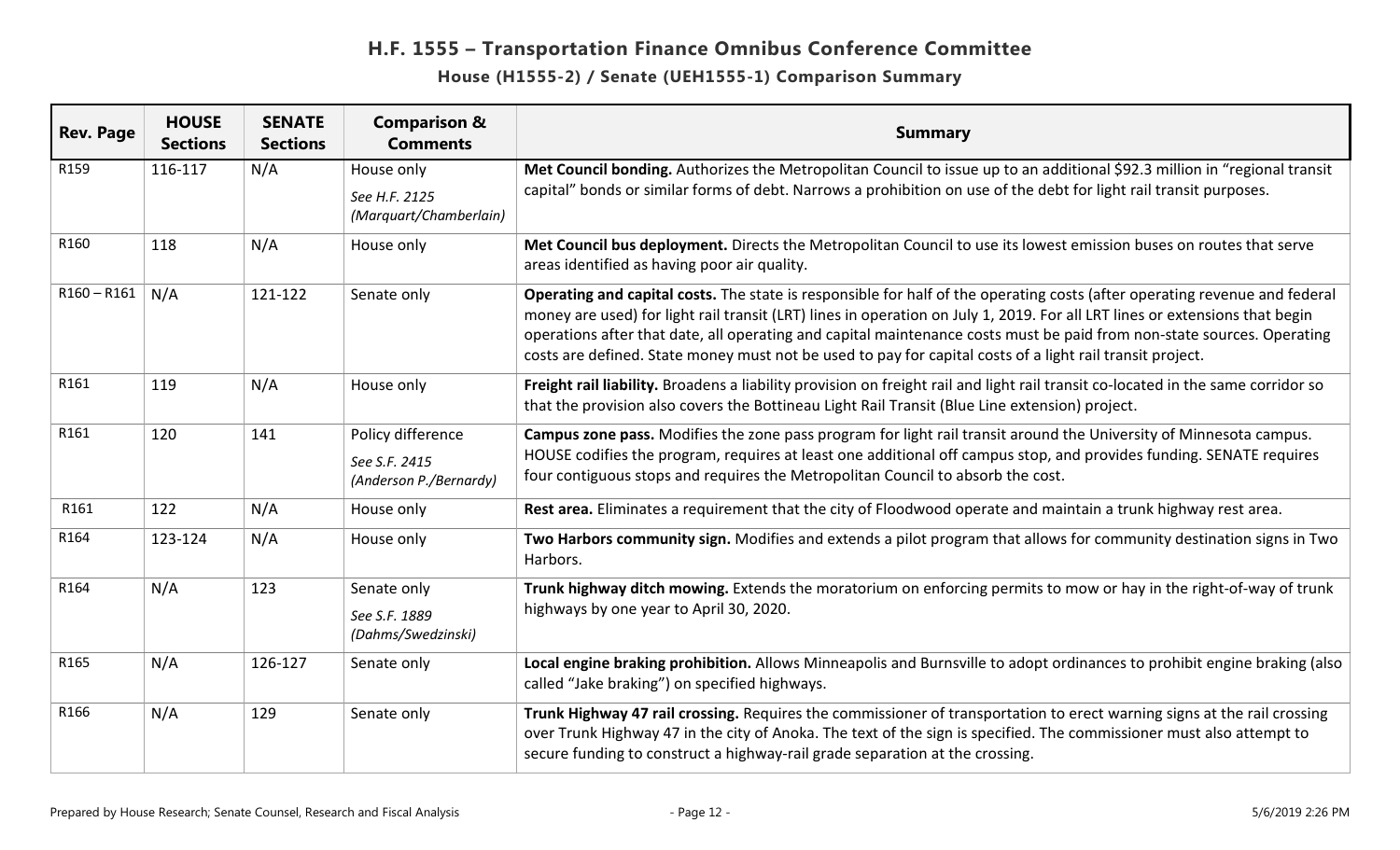| <b>Rev. Page</b> | <b>HOUSE</b><br><b>Sections</b> | <b>SENATE</b><br><b>Sections</b> | <b>Comparison &amp;</b><br><b>Comments</b>     | <b>Summary</b>                                                                                                                                                                                                                                                                                                                                                                                                   |
|------------------|---------------------------------|----------------------------------|------------------------------------------------|------------------------------------------------------------------------------------------------------------------------------------------------------------------------------------------------------------------------------------------------------------------------------------------------------------------------------------------------------------------------------------------------------------------|
| R166             | N/A                             | 134                              | Senate only                                    | Reducing appropriations for unfilled positions. Directs the commissioner of management and budget to reduce<br>appropriations to the MnDOT and the Department of Public Safety for agency operations for the biennium ending June<br>20, 2021, for salary and benefits savings that result from positions that have not been filled within 180 days of posting<br>the position.                                  |
| R168             | 128                             | N/A                              | House only                                     | Land conveyance. Authorizes land conveyance for a portion of state rail bank property in Stearns County.                                                                                                                                                                                                                                                                                                         |
| R169, R176       | 130                             | 130, 140                         | Policy difference                              | Southwest LRT; Calhoun Isles Condominium Association. Directs an office within the Bureau of Mediation Services to<br>facilitate discussions between the Metropolitan Council and the Calhoun Isles Condominium Association regarding<br>Southwest light rail transit project impacts. House/Senate differences on effective dates. SENATE requires vibration<br>susceptibility study on Calhoun Isles property. |
| R170             | 131                             | N/A                              | House only                                     | Southwest LRT; rail safety meetings. Directs the city of Minneapolis to host rail safety meetings at least annually during<br>Southwest light rail transit project construction.                                                                                                                                                                                                                                 |
| R170             | 132                             | 128                              | Policy difference                              | Minnesota State Academies signs. Requires signs on Interstate I-35 for Minnesota State Academy for the Deaf and<br>Minnesota State Academy for the Blind, and prevents removal of directional signs on Trunk Highway 60. SENATE<br>language requires use of existing funding.                                                                                                                                    |
| R170             | 133                             | N/A                              | House only                                     | MBUF. Establishes a mileage-based user fee (MBUF) pilot program. Specifies program objectives, provides<br>administrative authority to MnDOT, provides for data practices, and requires a legislative report.                                                                                                                                                                                                    |
| R172             | 134                             | N/A                              | House only<br>See S.F. 802<br>(Limmer/Mariani) | Traffic stop study. Directs the Department of Public Safety to provide a grant to a qualified research organization to<br>review and analyze data on traffic stops and provide a report to the legislature.                                                                                                                                                                                                      |
| R173             | 135                             | N/A                              | House only                                     | Transportation information legislative report. Directs MnDOT to report on departmental reporting and information<br>availability.                                                                                                                                                                                                                                                                                |
| R174             | N/A                             | 138                              | Senate only                                    | Stone Arch Bridge. The commissioner of transportation must transfer legal title of the James J. Hill stone arch bridge to<br>the city of Minneapolis by July 1, 2019. The transfer does not affect the planned repair project on the bridge.                                                                                                                                                                     |
| R177             | $137(b)^1$                      | N/A                              | House only                                     | OLA financial review. Paragraph (b) eliminates a quarterly review requirement of the Office of the Legislative Auditor<br>regarding Metropolitan Council transit financial activity.                                                                                                                                                                                                                             |